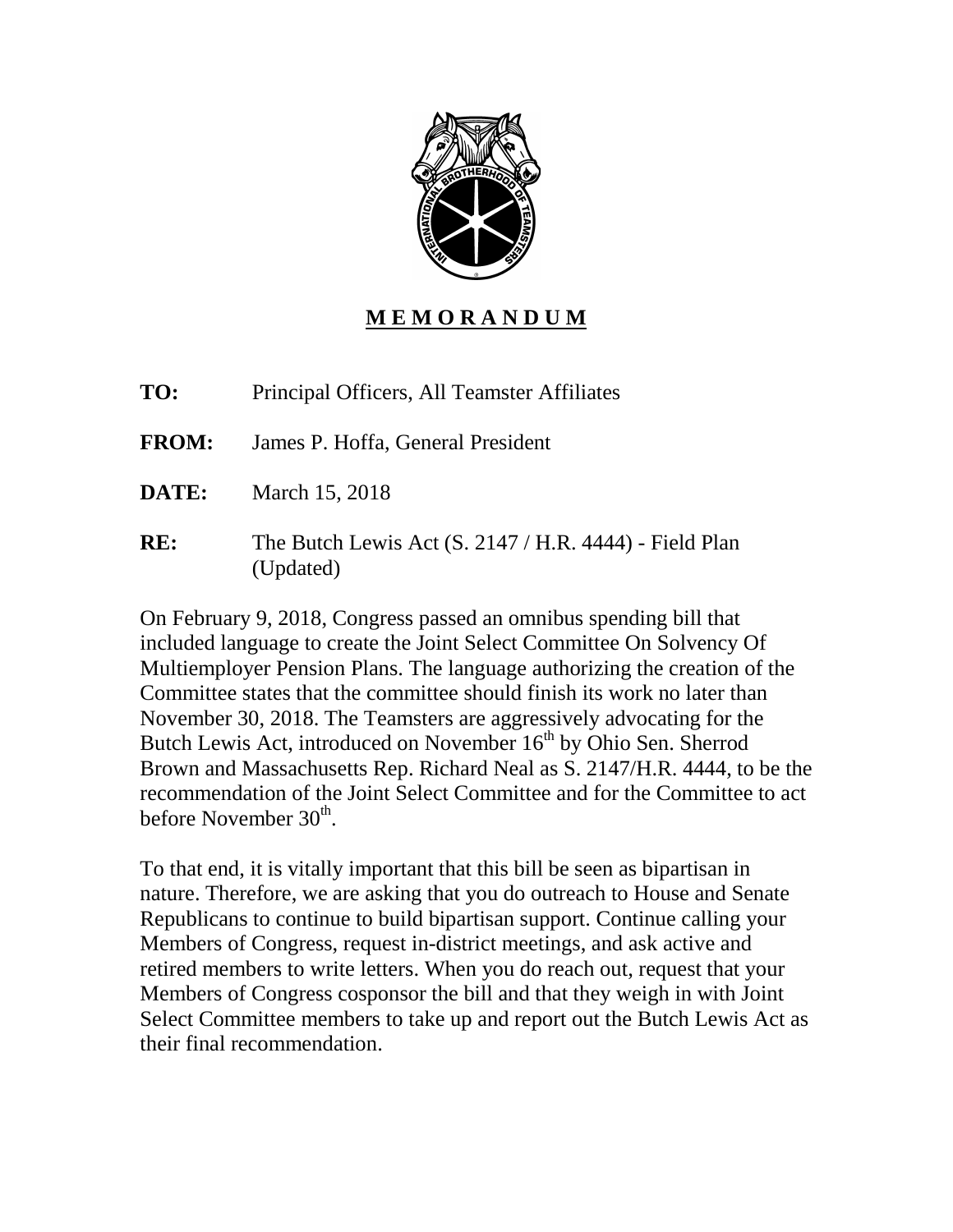The IBT has updated the field kit that was originally sent in late November for you to educate rank-and-file members on the bill. Included in this updated kit is an overview of the Butch Lewis Act legislation, answers to frequently asked questions, information about the members and process of the Joint Select Committee On Solvency Of Multiemployer Pension Plans, sample letters from retirees and active members to Members of Congress to encourage them to cosponsor the Butch Lewis Act and urge the Joint Select Committee to include the Butch Lewis Act in their final recommendation, and a flier with a hotline number to connect rank-and-file Teamster members and retirees to targeted congressional offices.

Please share these documents with your active and retiree members. If you have any questions regarding the legislation or how your Local Union can get involved please contact Megan Evans at (202) 624-8972.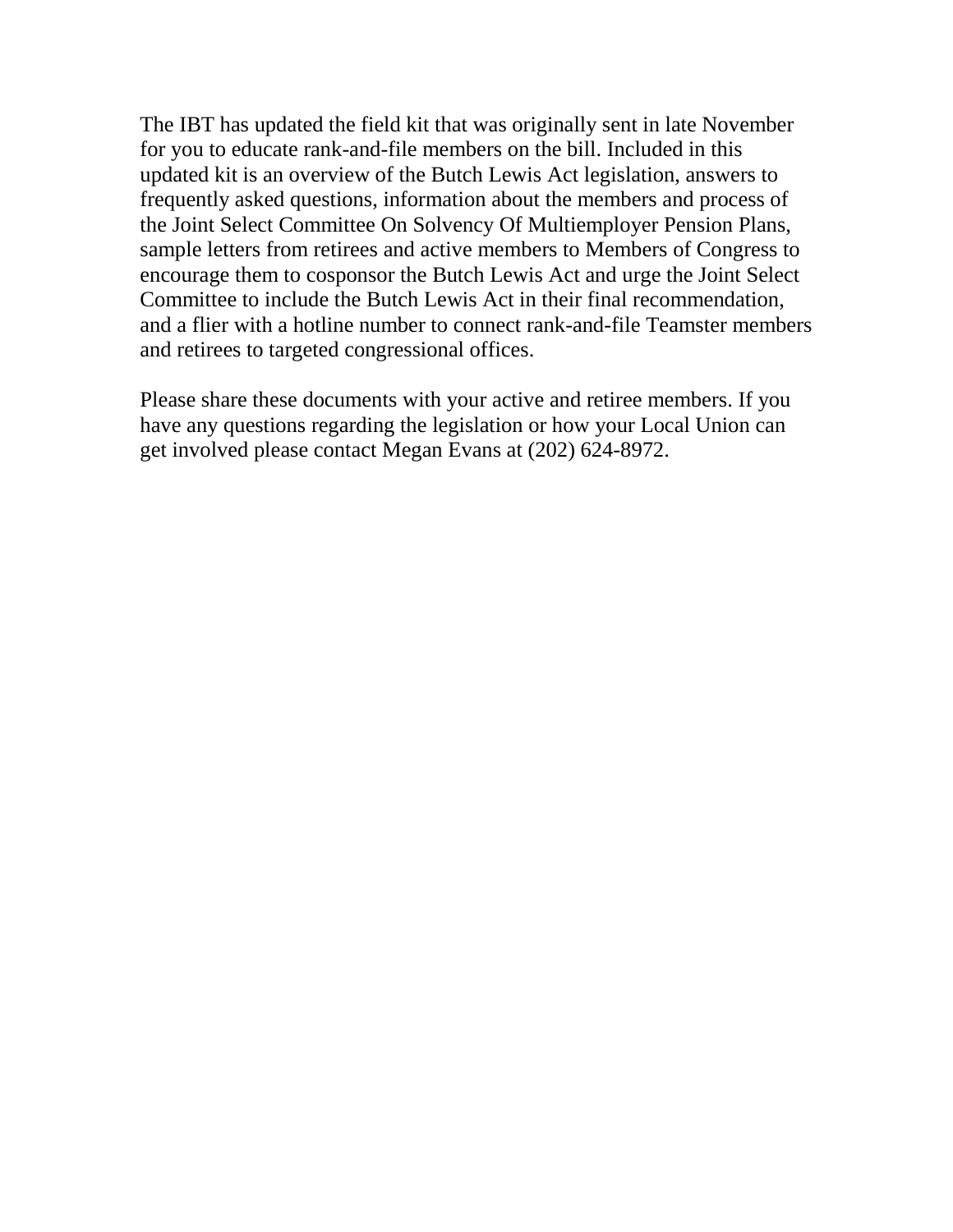# **Joint Select Committee on the Solvency of Multiemployer Pension Plans: Membership & Process**

On February  $9<sup>th</sup>$ , Congress passed the Bipartisan Budget Act of 2018. This legislation, among other provisions, included language that created a joint select committee to develop a legislative solution to "improve the solvency of multiemployer plans."

The Committee has a membership of 16 appointed by party leaders in each chamber. The Committee members are:

# **Senate:**

Sen. Orrin Hatch (R-UT) – Co-chair, Sen. Sherrod Brown (D-OH) – Cochair, Sen. Lamar Alexander (R-TN), Sen. Michael Crapo (R-ID), Sen. Rob Portman (R-OH), Sen. Heidi Heitkamp (D-ND), Sen. Joe Manchin (D-WV), Sen. Tina Smith (D-MN)

# **House:**

Rep. Virginia Foxx (R-NC), Rep. Phil Roe (R-TN), Rep. Vern Buchanan (R-FL), Rep. David Schweikert (R-AZ), Rep. Richard E. Neal (D-MA), Rep. Bobby Scott (D-VA), Rep. Donald Norcross (D-NJ), Rep. Debbie Dingell (D-MI)

# **Process:**

- The committee must hold at least five public meetings or hearings- the time, date and location of each must be noticed seven days in advance. The co-chairs of the committee are able to select an equal number of witnesses for each hearing.
- No later than November 30, 2018, the Joint Select Committee must vote on a report containing findings, conclusions, recommendations and legislation to support the recommendations. To move out of the Committee, the legislation must be approved by at least five Republican and five Democratic members of the Committee.
- Within 15 days of committee approval, the report must be sent to the President, Vice President, and Congressional leadership.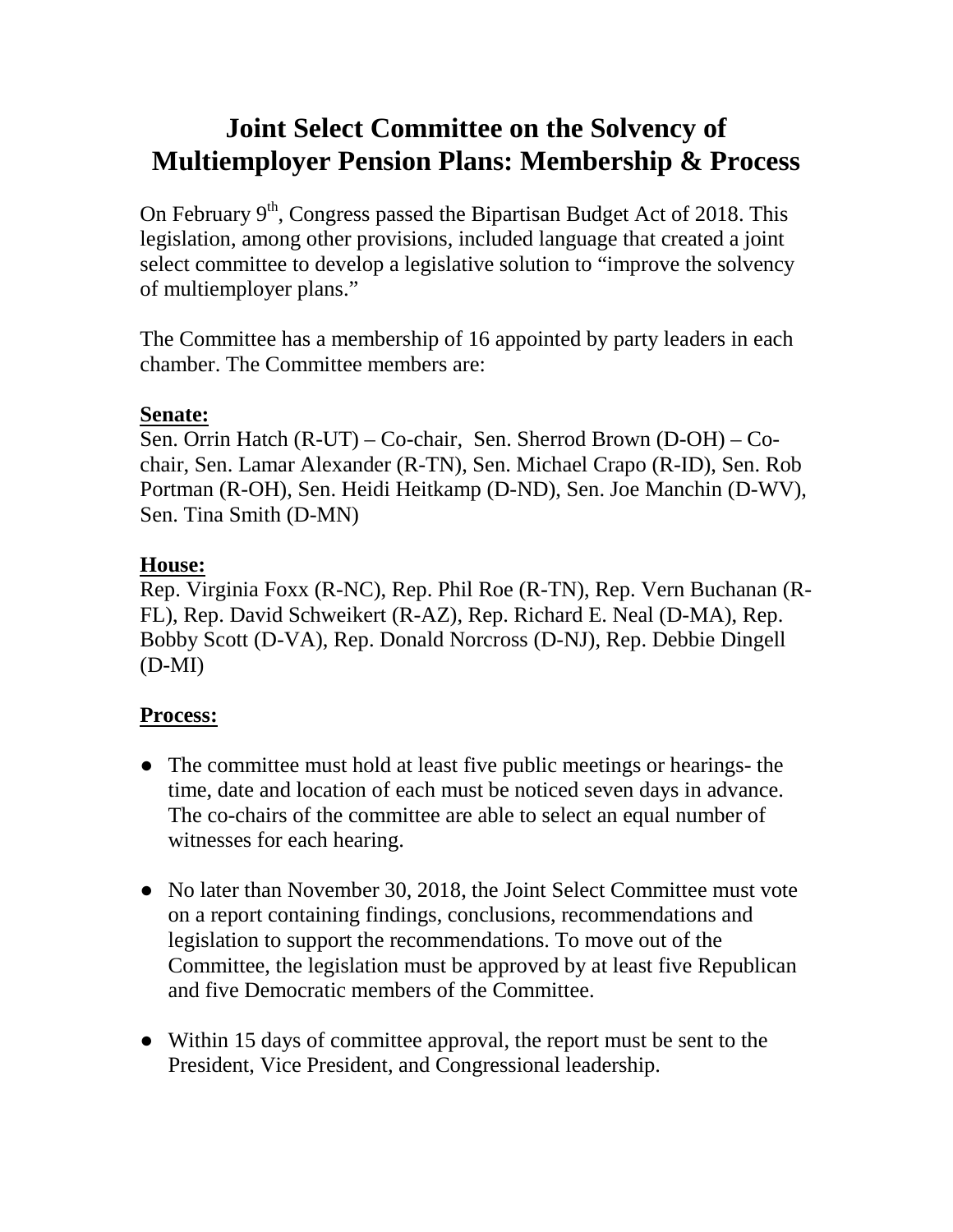- The House does not have any special procedures for consideration of what is reported out of the Joint Select Committee, so the legislation will likely be subject to consideration under a special rule and voted upon under the normal procedures that apply to other bills.
- The Senate is subject to "expedited" consideration procedures:
	- $\checkmark$  The Senate must vote on legislation before January 4, 2019.
	- $\checkmark$  The legislation must be introduced in the Senate the day after it is received.
	- ✓ The Senate Finance and Health, Education, Labor & Pension committees may take up the legislation to either report it out as favorable, unfavorable, or without recommendation, but may not amend it. This must be done within seven session days otherwise the legislation will be automatically discharged--that is to say, the bill is able to move to the floor without further committee consideration.
	- ✓ Within two session days of committee action or automatic discharge, the majority leader may call up the bill for consideration, if no action is taken in this time frame, then any senator may make a motion to bring the bill to the floor.
	- $\checkmark$  Once taken up by the Senate, the legislation will be amendable.
	- $\checkmark$  The legislation may be debated for a maximum of 10 hours, evenly divided.
	- $\checkmark$  Passage in the Senate will require a three-fifths vote.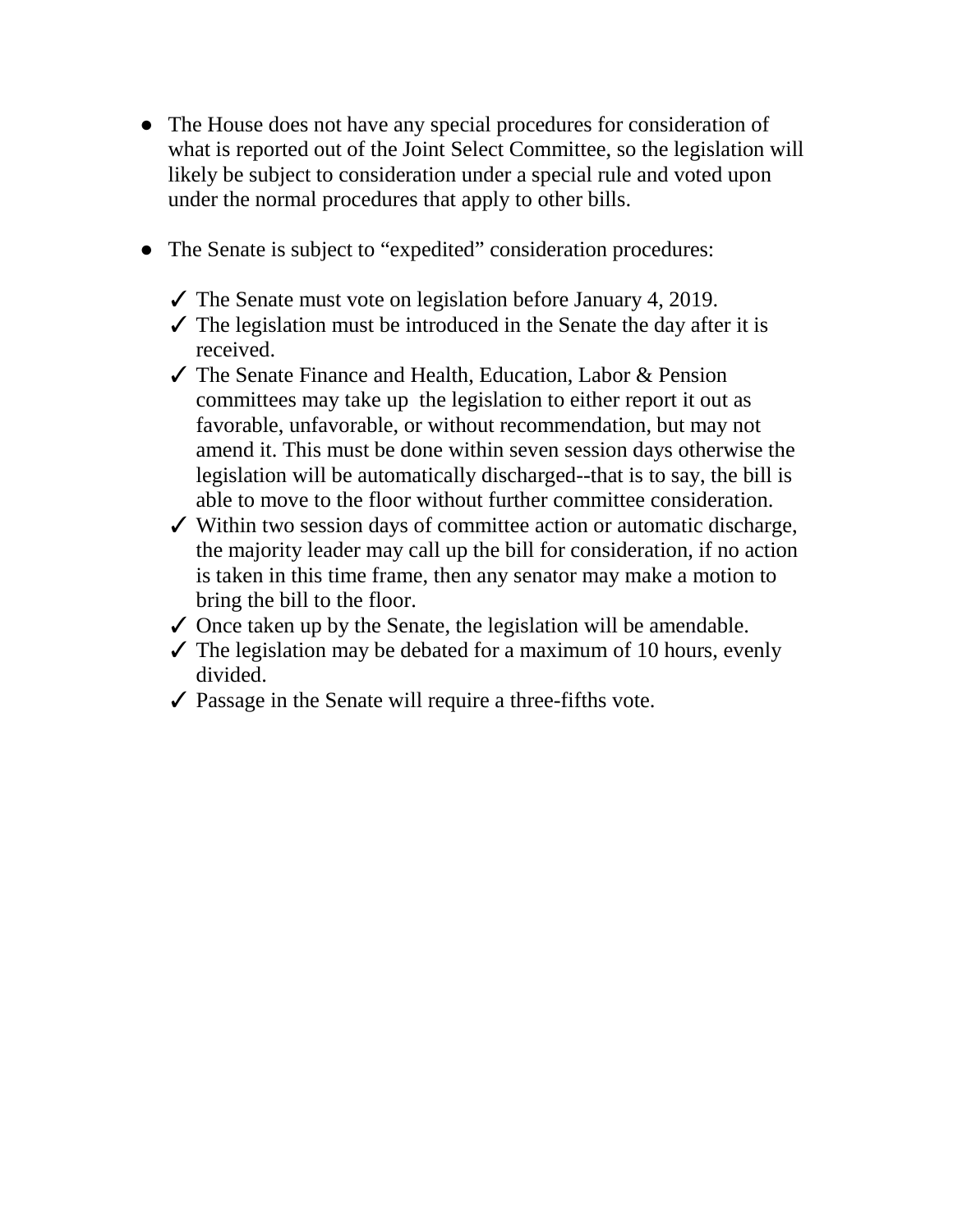#### **THIS LETTER SHOULD ONLY BE SENT TO MEMBERS OF THE JOINT SELECT COMMITTEE. THE MEMBERS OF CONGRESS WHO SHOULD RECEIVE THIS LETTER ARE:**

Sen. Orrin Hatch (R-UT), Sen. Sherrod Brown (D-OH), Sen. Lamar Alexander (R-TN), Sen. Michael Crapo (R-ID), Sen. Rob Portman (R-OH), Sen. Heidi Heitkamp (D-ND), Sen. Joe Manchin (D-WV), Sen. Tina Smith (D-MN), Rep. Virginia Foxx (R-NC), Rep. Phil Roe (R-TN), Rep. Vern Buchanan (R-FL), Rep. David Schweikert (R-AZ), Rep. Richard E. Neal (D-MA), Rep. Bobby Scott (D-VA), Rep. Donald Norcross (D-NJ), Rep. Debbie Dingell (D-MI)

# Today's Date

Dear Senator/ Representative:

Congratulations on being appointed to serve on the Joint Select Committee on Solvency of Multiemployer Pension Plans. The work this committee performs and the legislative solution it ultimately chooses will have an immense impact on the lives of millions of retirees in this country and their families.

As you begin your work in considering the best plan to solve the multiemployer pension crisis that this country is currently facing, I urge you to give your support to the Butch Lewis Act (H.R. 4444/ S. 2147). The Butch Lewis Act is the only proposed solution that will provide a path to financial health for troubled pension plans, alleviate pressure on the Pension Benefit Guaranty Corporation, and ensure that retirees and active Teamster members receive all of the benefits that they earned.

I know the Committee has a difficult mission, but the Butch Lewis Act is the best solution to the multiemployer pension crisis, and I sincerely hope that it will be the legislation that you ultimately adopt.

Sincerely,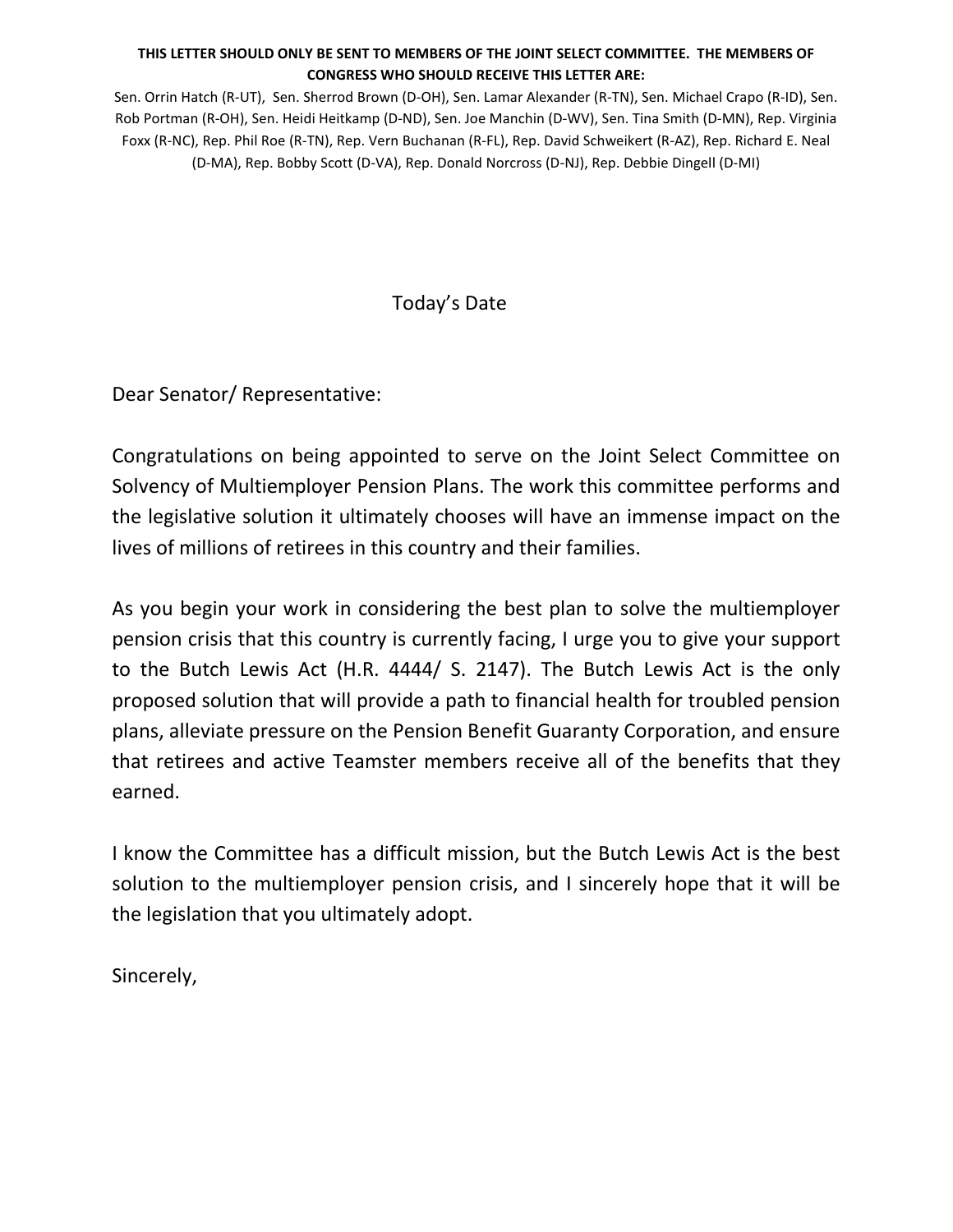# Today's Date

Dear Senator/ Representative:

I know the Joint Select Committee on the Solvency of Multiemployer Pension Plans is currently working on improving the multiemployer pension crisis that this country is currently facing and that they are considering a number of proposals to achieve this goal. The Butch Lewis Act (H.R. 4444 / S. 2147) is the only proposal that will provide a path to financial health for troubled pension plans, alleviate pressure on the Pension Benefit Guaranty Corporation, and ensure that retirees and active Teamster members receive all of the benefits that they earned.

I hope that the committee will ultimately adopt this legislation as its proposed solution to the multiemployer pension crisis, but you can also help. As their colleague, the members of the Committee are inclined to be persuaded by your support of the measure. This is why I am asking you to cosponsor the Butch Lewis Act. Your support for this legislation will mean so much to your constituents who depend on the pension benefits they earned through a lifetime of dedication and hard work.

If you have already cosponsored the legislation, I want to express my gratitude for your endorsement. I hope you will continue supporting the Butch Lewis Act by urging your colleagues on the Joint Select Committee to seriously consider adoption of this legislation.

Sincerely,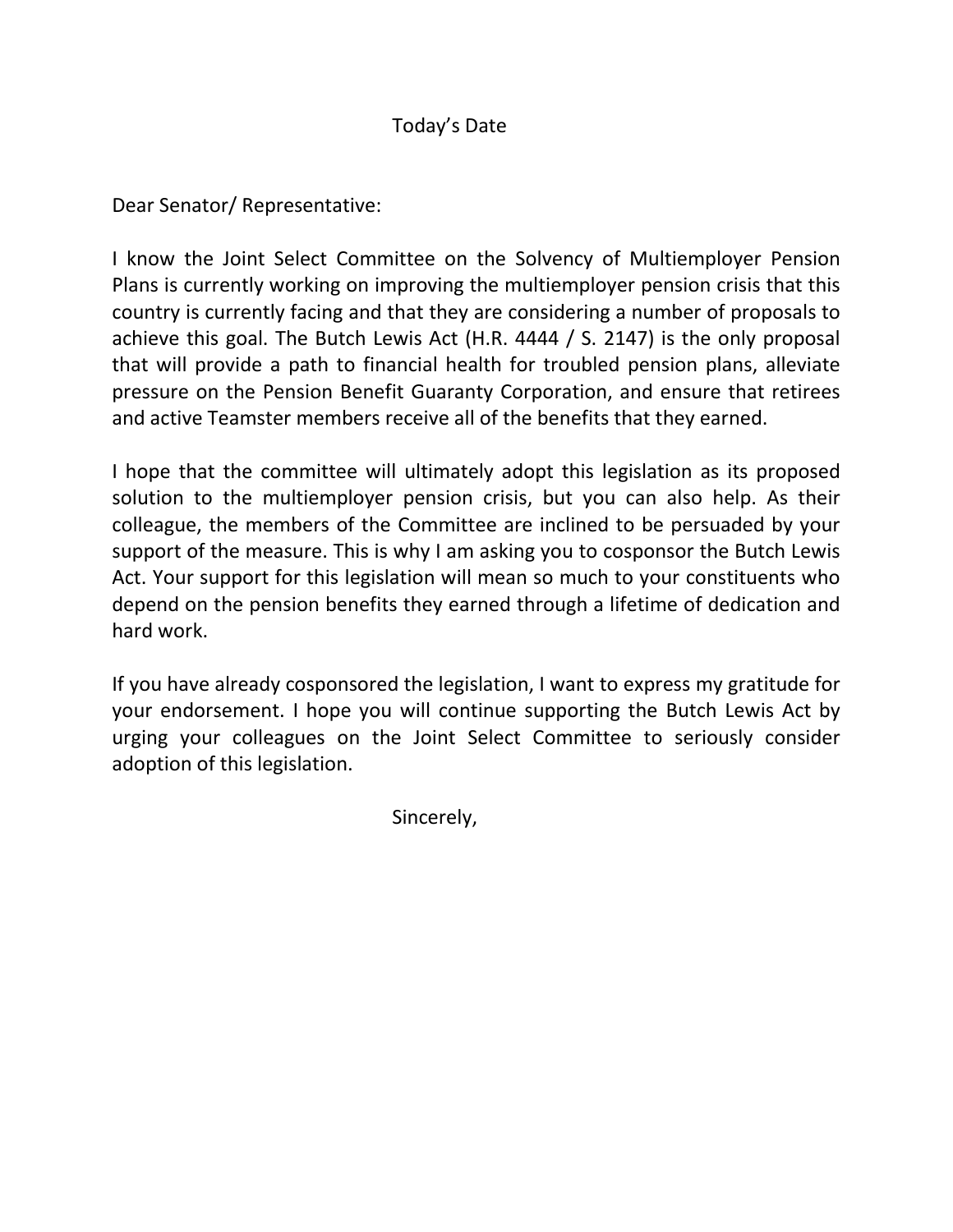# TELL CONGRESS: **PROTECT OUR PENSIONS** Support the Butch Lewis Act (S. 2147 / H.R. 4444)



Congress has formed the Joint Select Committee on Solvency of Multiemployer Pension Plans to address America's multiemployer pension crisis. The Teamsters believe that the Butch Lewis Act is the best solution to protect retirement security.

The pension crisis is not a partisan issue so we need members of both parties to co-sponsor the Butch Lewis Act. The more support the Butch Lewis Act receives, the more likely it is that the Joint Select Committee on Solvency of Multiemployer Pension Plans will take it up and pass it!



# **Call (888) 979-9806 right now and tell your member of Congress to co-sponsor the Butch Lewis Act.**

**For more information on the Butch Lewis Act go to ibt.io/ProtectPensions**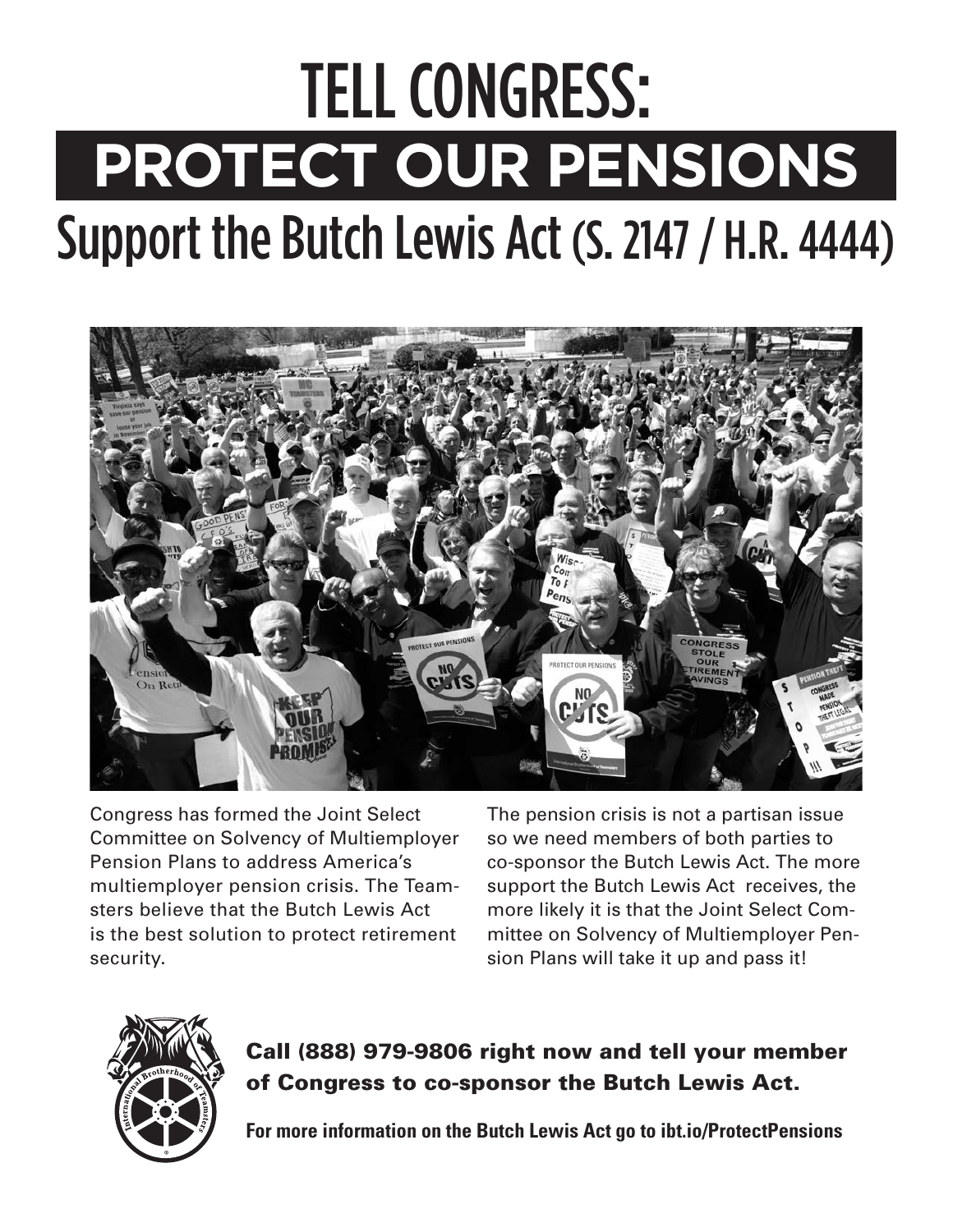# **An explanation of the Brown/Neal pension legislation**

# **Brown/Neal: Pension Rehabilitation Administration Summary**

# **The problem:**

Some of the nation's largest multiemployer pension plans are on the verge of collapse because they don't have enough money to pay promised pensions to retirees and workers. These multiemployer plans are paying out more money each year in pensions than they're receiving through employer contributions and investment earnings.

Multiemployer pension plans are industry plans that cover unionized workers, pensioners, and their families. These pension plans are jointly run by employers and labor unions.

The biggest of these financially troubled pension funds is the Central States, Southeast and Southwest Areas Pension Plan which covers approximately 400,000 active and retired truckers. It expects to run out of money in eight years.

Central States and other financially troubled pension funds are considered to be in "critical and declining" condition.

# **The solution:**

This legislation aims at financially supporting the pension plans so they don't fail. The bill would create the Pension Rehabilitation Administration as an agency within the U.S. Treasury Department. The PRA would sell Treasury-issued bonds in the open market to large investors such as financial firms. The PRA would then lend the money from the sale of the bonds to the financially troubled pension plans.

To ensure that the pension plans can afford to repay the loans, the PRA would lend them money for 30 years at low interest rates, around 3 percent. The 30-year loans would buy time for the pension plans so they may invest for the long term instead of worrying about coming up with money immediately to pay for the pensions of retired workers.

# **How does borrowing enable plans to swap away the retiree payments?**

The pension plans borrowing from the PRA **must** set aside the money in separate investments that match the pension payments for retirees. The pension plans can do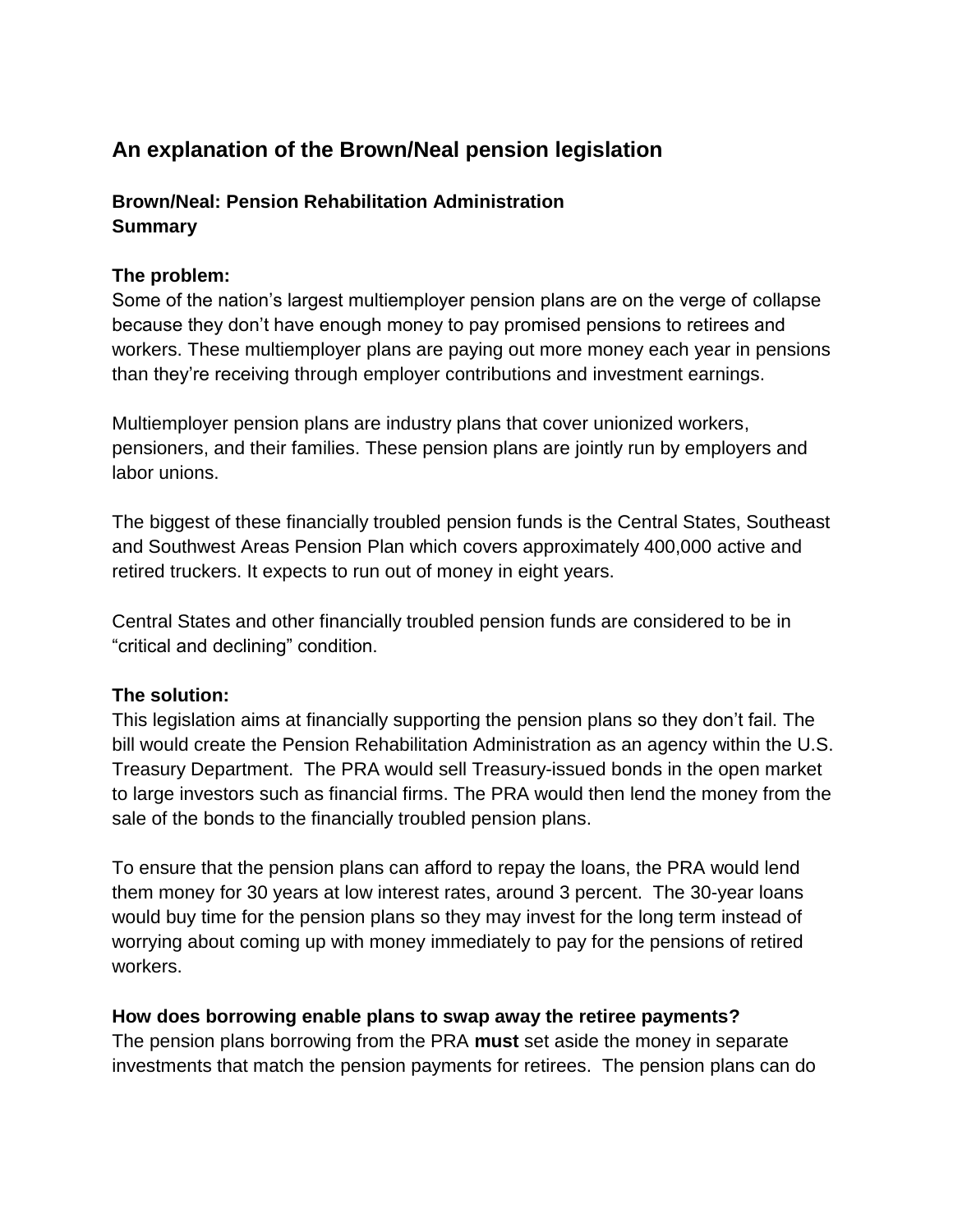this by buying annuities, cash matching with investment grade bonds, or duration matching with a suitable bond portfolio.

# *Whichever approach is taken retirees and their families are guaranteed their promised benefits and the loan proceeds may never be invested in risky investments.*

# **How do active workers benefit?**

The legislation is a win-win for both retirees and active workers. The loans from the PRA will not only enable plans to secure the pensions promised to retirees and their families, but also free up remaining assets and all future contributions to fully protect benefits for active workers.

#### **Will retirees get the full pensions they earned?**

Plans that received permission to cut benefits to pensioners will be able to restore full benefits, and plans that have already failed will be able to use the PRA loans to become financially stable and pay pensioners the benefits they earned.

#### **How much is borrowed and on what terms?**

Pension plans may borrow as much money as they need to pay current retiree and beneficiary pensions over the next 30 years at low interest rates comparable to that on 30-year Treasury bonds. The interest rate the PRA will charge pension funds may be slightly higher than the interest rate the Treasury will pay to investors so it can cover its costs of operating the new agency.

During the first 29 years of the 30-year loans, the pension plans will pay only fixed interest rates on the money they've borrowed. In the last year, the pension plans will pay interest on the loans and repay all the money they borrowed.

#### **Where does the money come from?**

The money comes from the sale of Treasury-issued bonds to financial institutions. These PRA bonds will be fully backed by the Treasury. The PRA will not have trouble raising the money because investors want long term bonds that carry little risk.

#### **Is there oversight?**

Pension plans applying for loans to the PRA must submit detailed financial projections. The PRA will approve all the loans. Pension plans that have borrowed money must submit reports every three years to the PRA to show that the loans and working and to take steps if their financial condition begins to deteriorate.

#### **Will this work for all troubled plans?**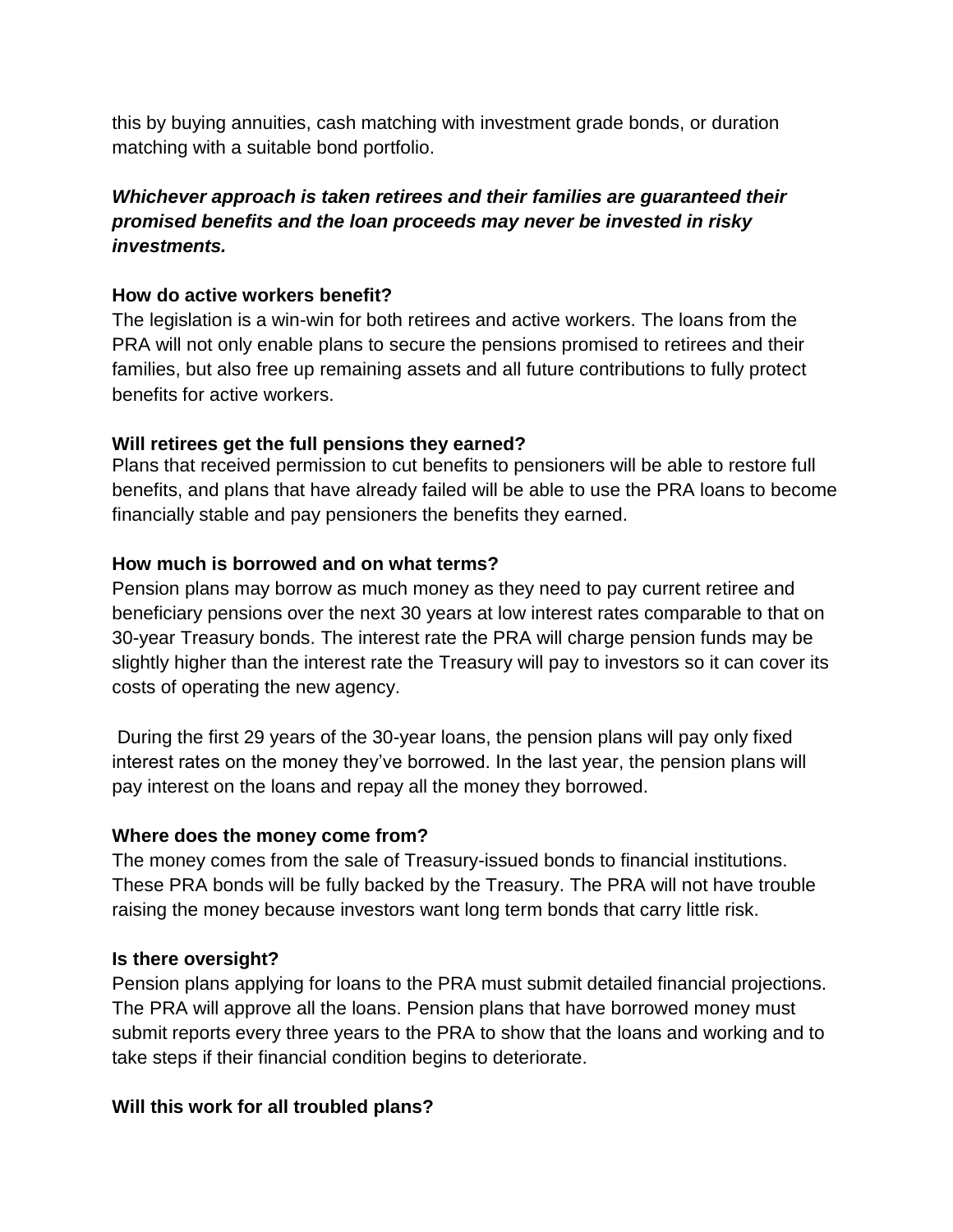The loans will not be sufficient to help all the financially troubled pension plans. Some failing pension plans will need additional help from the government. The bill proposes that the Pension Benefit Guaranty Corporation would provide that help. The bill requires Treasury to appropriate the necessary funds needed for PBGC financial assistance. The PBGC would support part of the pension plans' payments for retired and terminated vested workers, up to its usual guaranteed cap on benefits for deeply troubled plans.

*The amount of assistance needed is less than would be required if the troubled plans were left to go insolvent thus addressing PBGC's funding problem at a reduced cost. Our mathematical models demonstrate that the loans and PBGC assistance will save the deeply troubled Teamsters' Central States plan.*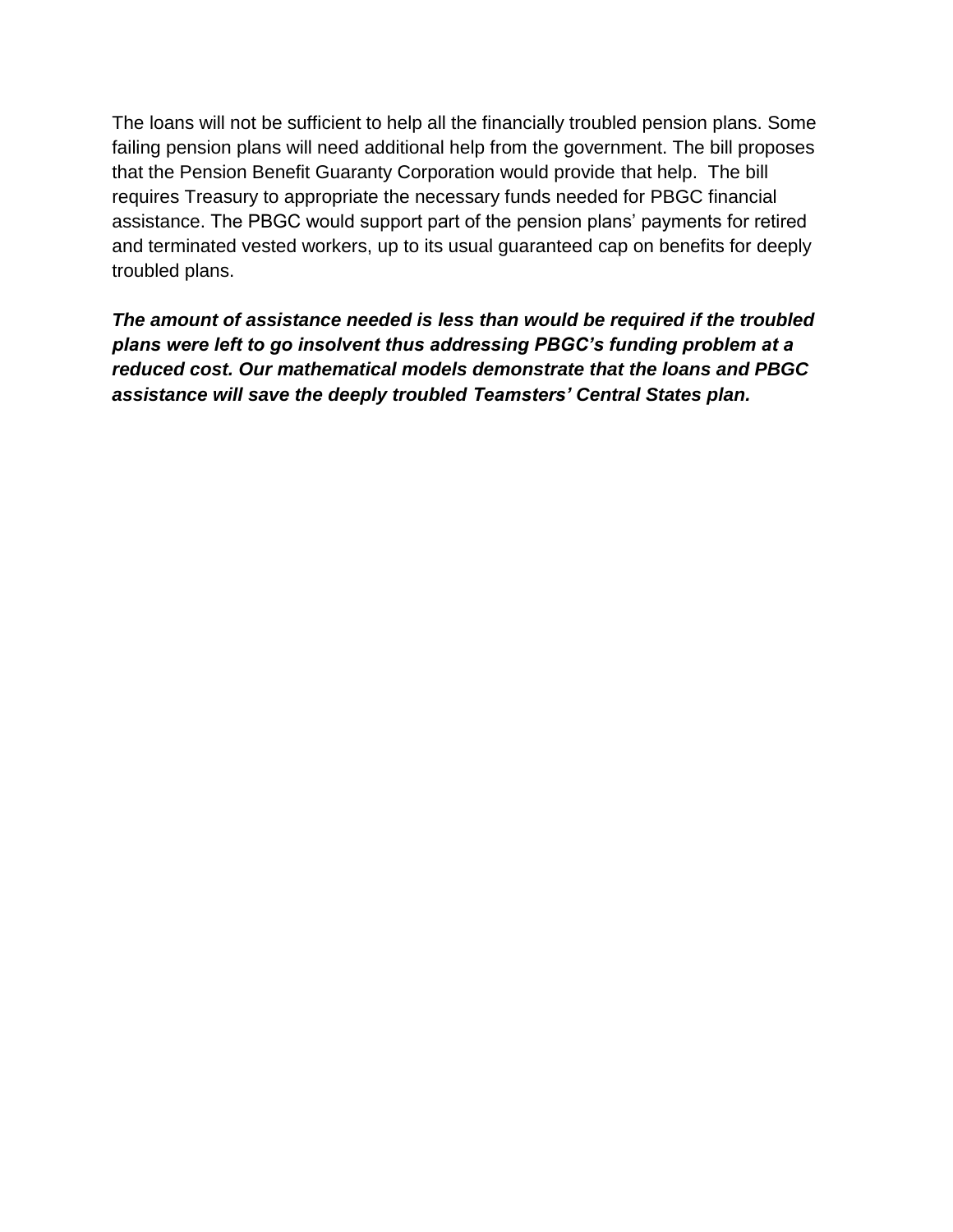#### **Overview of the Multiemployer Proposal**

**Establishing the PRA:** The proposal establishes the Pension Rehabilitation Administration (PRA), a new agency within the Department of the Treasury authorized to issue bonds in order to finance loans to "critical and declining" status multiemployer pension plans, plans that have suspended benefits, and some recently insolvent plans currently receiving financial assistance from the PBGC. The PRA is headed by a Director appointed by the President. The term of office of the Director will be 5 years. The Director will have the power to appoint deputy directors, officers and employees. The Director may contract for financial and actuarial services. In general, the PRA shall be funded from within Treasury's appropriated budget including administrative and operating expenses.

**PRA Bonds:** The Secretary of the Treasury is authorized to issue bonds and use the proceeds to make loans to multiemployer defined benefit plans that have been approved to receive a PRA loan. The PRA is authorized to issue bonds in such amounts as it anticipates are needed to fund loans in a given twelve-month period. Bond proceeds will be kept in a separate Treasury fund, the Pension Rehabilitation Trust Fund (PRTF), and eligible uses for the bond proceeds include funding PRA loans. Loan repayments and interest paid on the loans by the pension funds will also go into the fund, from which payments on the bonds will be made. PRTF funds may also be used for PRA operating expenses.

**PRA Loans:** The PRA is authorized to make loans from the PRTF to multiemployer DB plans in "critical and declining" status as defined in IRC section 432(b)(6), plans that have suspended benefits under MPRA, and insolvent ongoing plans already receiving financial assistance from the PBGC ("plan"). The loan terms will require the plan to make interest payments for 29 years with final interest and principal repayment due in year 30.

The amount of the loan is the amount of cash needed to fund the plan's obligations for the benefits of participants and beneficiaries in pay status at the time the loan is made, as identified in the loan application. Plans that receive a loan must fund the plan's obligations to those in pay status in one of the following ways:

- (1) Annuity purchase: purchase commercial annuity contracts to provide the identified benefits from an insurance company with a credit rating of A or better by a nationally recognized statistical rating organization and the purchase must meet the fiduciary standards under Title I of ERISA and the pertinent Department of Labor regulations ("safest available");
- (2) Cash Matching or Duration Matching Portfolio: must consist of fixed income investments (bonds) that are investment grade (as rated by a nationally recognized statistical rating organization) including U.S. dollar-denominated public or private debt obligations issued or guaranteed by the U.S. or foreign issuers, which are tradeable in U.S. currency and are issued at fixed or zerocoupon rates or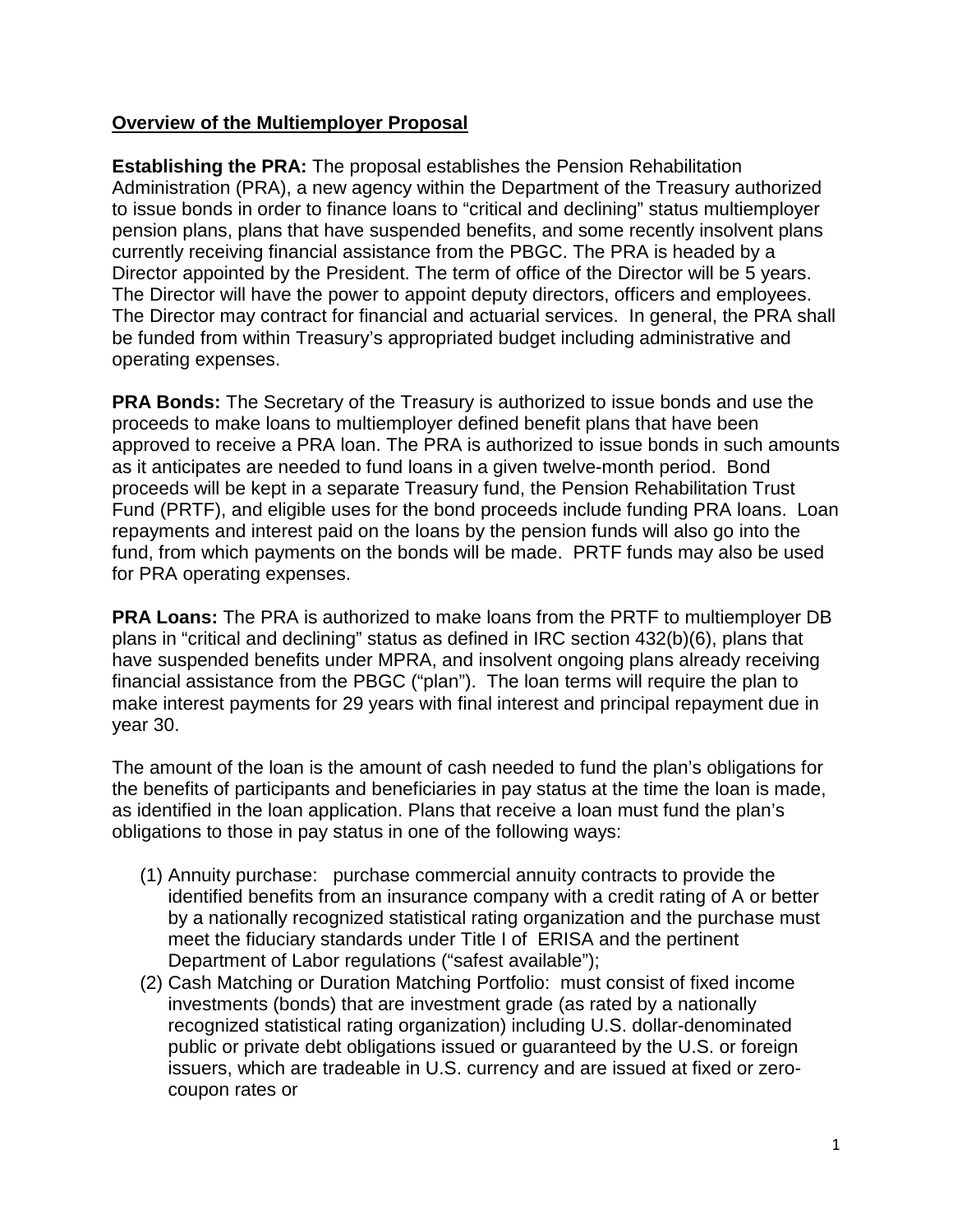(3) Some other portfolio prescribed by the Secretary of the Treasury in regulations which has a similar risk profile as Cash Matching and Duration Matching and is equally protective of participants' and beneficiaries' interests.

If a portfolio described above is implemented, it must be maintained until all liabilities to retirees and beneficiaries in pay status at the time of the loan are satisfied.

**Portfolio Oversight**: Except in the case of annuity purchase, the PRA maintains oversight over all loan proceeds used to fund retiree liabilities. Such assets remain in the plan asset pool, but are segregated from all other plan assets in terms of accounting and investment performance measurement. Such oversight shall include a mandatory triennial review of the adequacy of the portfolio to fund retiree benefits. If such review determines that there is an inadequacy, the plan must take remedial actions to cure such deficiency within five years. Such oversight will also include approval (within a reasonable period of time) of the plan sponsor's decision to change the investment manager overseeing the fixed income portfolio.

Current law (the fiduciary provisions of Title I of ERISA) will govern the plan sponsor and the investment managers, who must acknowledge that they are plan fiduciaries under ERISA.

The loan proceeds are considered plan assets and the retiree liabilities remain liabilities of the plan. The plan's other assets will be available to satisfy the retiree liabilities in the event the dedicated portfolio does not generate sufficient income to satisfy the retiree liabilities due to adverse actuarial experience.

Retirees whose liabilities are covered by the dedicated portfolio or annuity purchase remain plan participants under ERISA. Such participants will have an Ombudsman, who shall be the Participant and Plan Sponsor Advocate appointed under Section 4004 of ERISA.

**PRA Loan Application:** In order to obtain a loan, the plan sponsor must apply to the PRA. The application must demonstrate that:

(1) Receipt of the loan will enable the plan to avoid insolvency during the loan term; and

(2) The plan is reasonably expected to be able to pay benefits and interest during the term of the loan and accumulate sufficient funds to repay the principal when due.

(3) The plan will be able to meet these obligations while meeting the following obligations: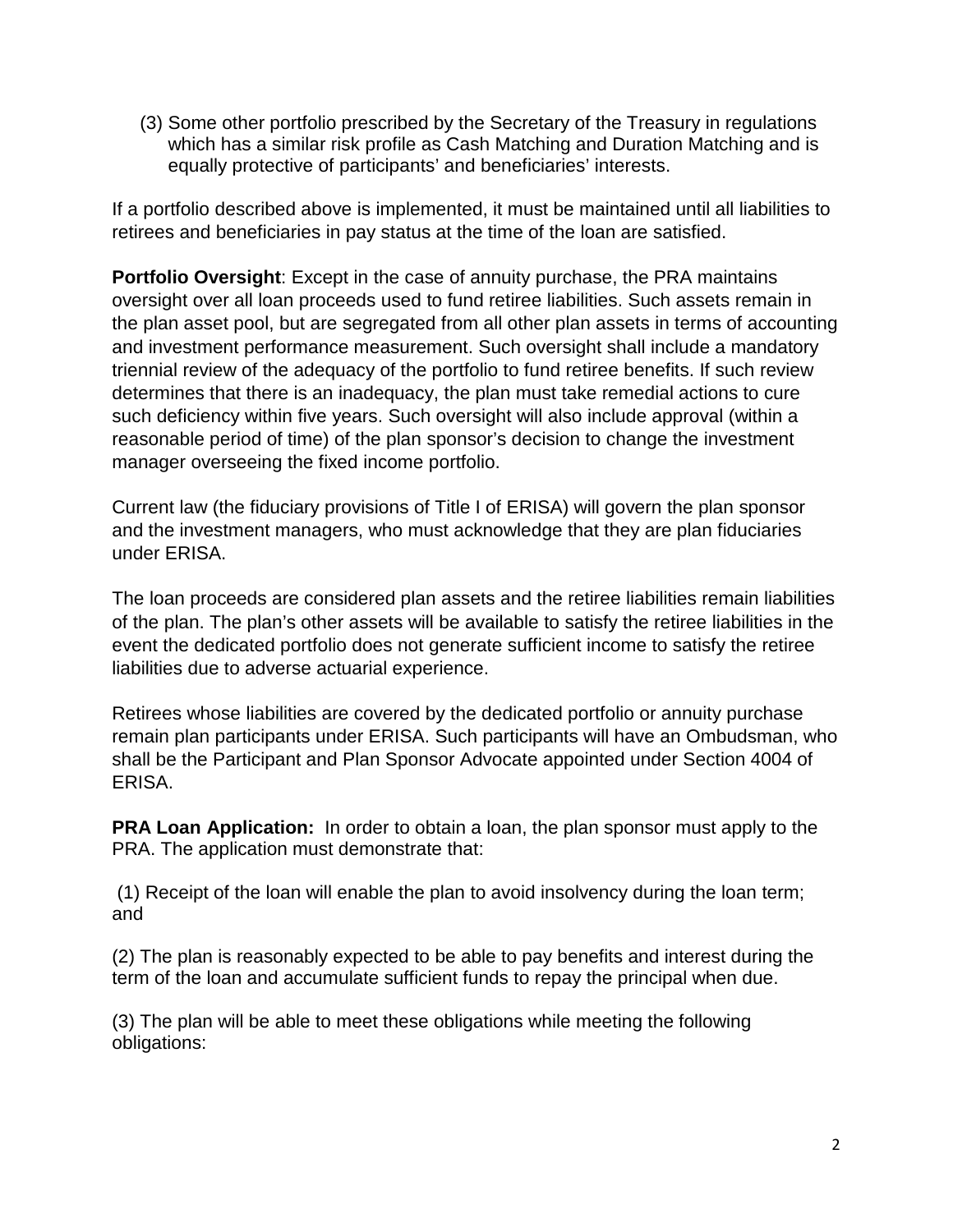(1) Not increasing benefits or accepting a bargaining agreement that provides for reduced contribution rates during the term of the loan,

(2)Avoidance of Code/ERISA violations that result in large costs from plan assets, and

(3)Meeting such other conditions as the Administrator prescribes.

The PRA has 90 days to review and decide whether to approve any loan application or it is deemed approved.

**Effect of PRA Loans on Funding and Withdrawal Liability:** The annuity contracts and fixed income portfolios purchased with the loan proceeds and the benefits covered by the annuity contracts or portfolios are not taken into account in determining minimum required contributions, but remaining payments due on the loan (interest and principal) are, as well as benefits not covered by the annuity contracts or portfolios. The IRC and ERISA provisions relieving employers from liability for minimum required contributions (and the related excise tax) when a plan is in critical continue to apply. The annuity contracts and fixed income portfolios purchased with the loan proceeds are not taken into account in determining an employer's withdrawal liability, but the benefits covered by the annuity contracts are (or, if greater, the remaining payments due on the loan are).

If an employer withdraws from the Plan during the term of the loan, withdrawal liability of such employer will be determined as if in the case of a mass withdrawal. Specifically, the provisions of ERISA section 4219(c)(1)(D) would apply, eliminating the 20-year cap on the number of withdrawal liability payments and requiring the withdrawing employer to pay its share of "reallocation" liability. Furthermore, PBGC single-employer plan termination actuarial assumptions should be used to value benefits as prescribed in regulations under section 4281 of ERISA.

**PBGC Assistance for Retirees from Certain Critical and Declining Status Plans:** A plan can apply for PBGC financial assistance in conjunction with a PRA loan only if that plan can demonstrate that a PRA loan alone will not allow the plan to maintain solvency or become solvent. A plan may apply for a PRA loan in conjunction with PBGC support. The application would demonstrate that with assistance from the PBGC would make a PRA loan viable, based on projections by the plan actuary. If these projections indicate that the plan will become insolvent within 30 years, then the actuary will determine what percentage of the plan liabilities, if covered by PBGC assistance payments, as opposed to the loan proceeds, would result in the plan maintaining solvency throughout the thirty years. PBGC financial assistance shall not exceed the value of PBGC guarantees for retirees and workers (including beneficiaries).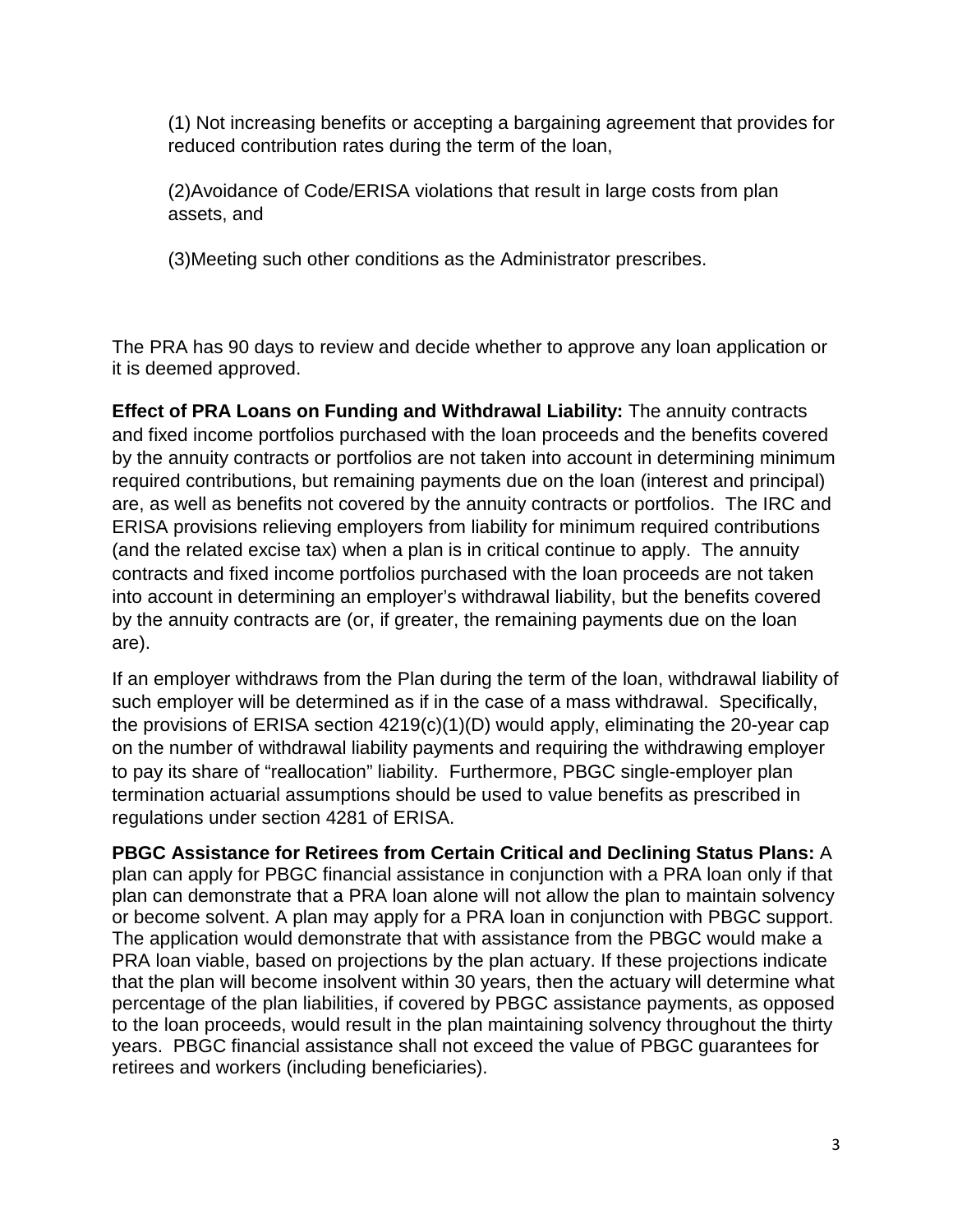According to an estimate developed in 2017 by Cheiron, a prominent actuarial consulting firm, approximately 50 of the 110 plans in critical and declining status would need to use this PBGC assistance approach if they were to take advantage of a PRA loan. Cheiron estimates that this would cost \$16-20 billion in outlays. The \$16-20 billion estimate is for assistance to all 50 of the critical and declining status plans. Cheiron estimates that \$13 billion of that cost is concentrated in the ten largest critical and declining status plans:

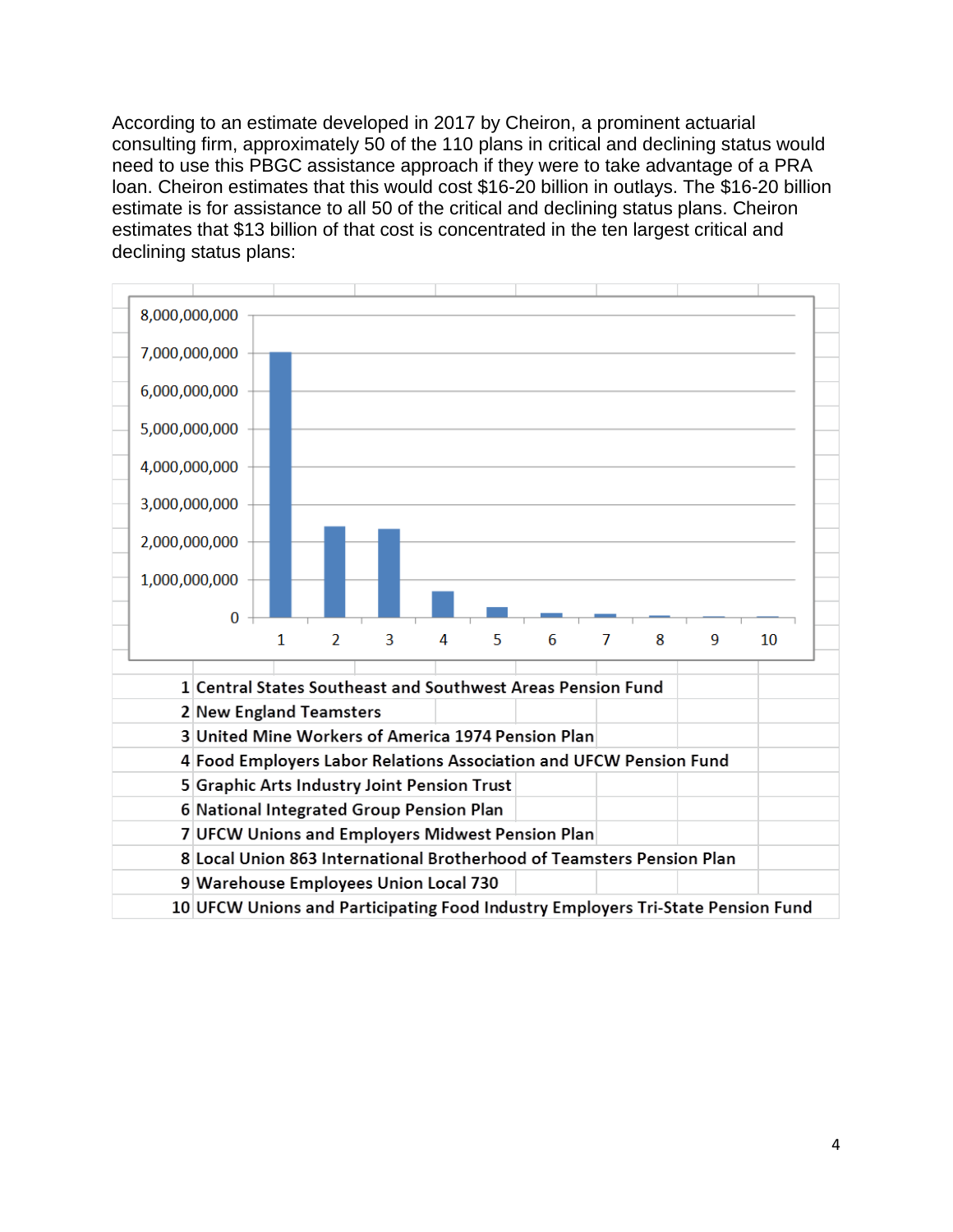**QUICK SUMMARY**: This legislation aims at financially supporting troubled multiemployer pension plans so they don't fail. The bill would create the Pension Rehabilitation Administration as an agency within the U.S. Treasury Department. The PRA would sell Treasury- issued bonds in the open market to large investors such as financial firms. The PRA would then lend the money from the sale of the bonds to the financially troubled pension plans. For plans that need additional assistance, PBGC would provide financial assistance to make up the difference.

# **1. How does borrowing enable plans to ensure retirees get their full benefit?**

The pension plans borrowing from the Pension Rehabilitation Administration (PRA) must set aside the money in separate investments that match the pension payments for retirees. The pension plans can do this by buying annuities, cash matching with investment grade bonds, or duration matching with a suitable bond portfolio. Whichever approach is taken retirees and their families are guaranteed their promised benefits and the loan proceeds may never be invested in risky investments.

# **2. How much is borrowed and on what terms?**

Pension plans may borrow as much money as they need to pay current retiree and beneficiary pensions for life at low interest rates comparable to that on a long term Treasury bonds as long as they can show they can remain solvent during the loan period and that they can reasonably pay it back (see question 5 for what happens if they can't show this). The interest rate the PRA will charge pension funds may be slightly higher than the interest rate the Treasury will pay to investors, so it can cover its costs of operating the new agency.

During the first 29 years of the 30-year loans, the pension plans will pay only fixed interest rates on the money they've borrowed. In the last year, the pension plans will pay interest on the loans and repay all money they borrowed.

# **3. Is there oversight?**

Pension plans applying for loans to the PRA must submit detailed financial projections. The PRA will have to approve all the loans before they can be issued. Pension plans that have borrowed money must submit reports every three years to the PRA to show that the loans are working and take steps if their financial condition begins to deteriorate.

# **4. Who can apply for the program?**

The following types of plans may apply for PRA loans: Critical and Declining plans (within the meaning of section 305(b)(6)), recently insolvent but non-terminated plans, and plans that have suspended benefits under MPRA.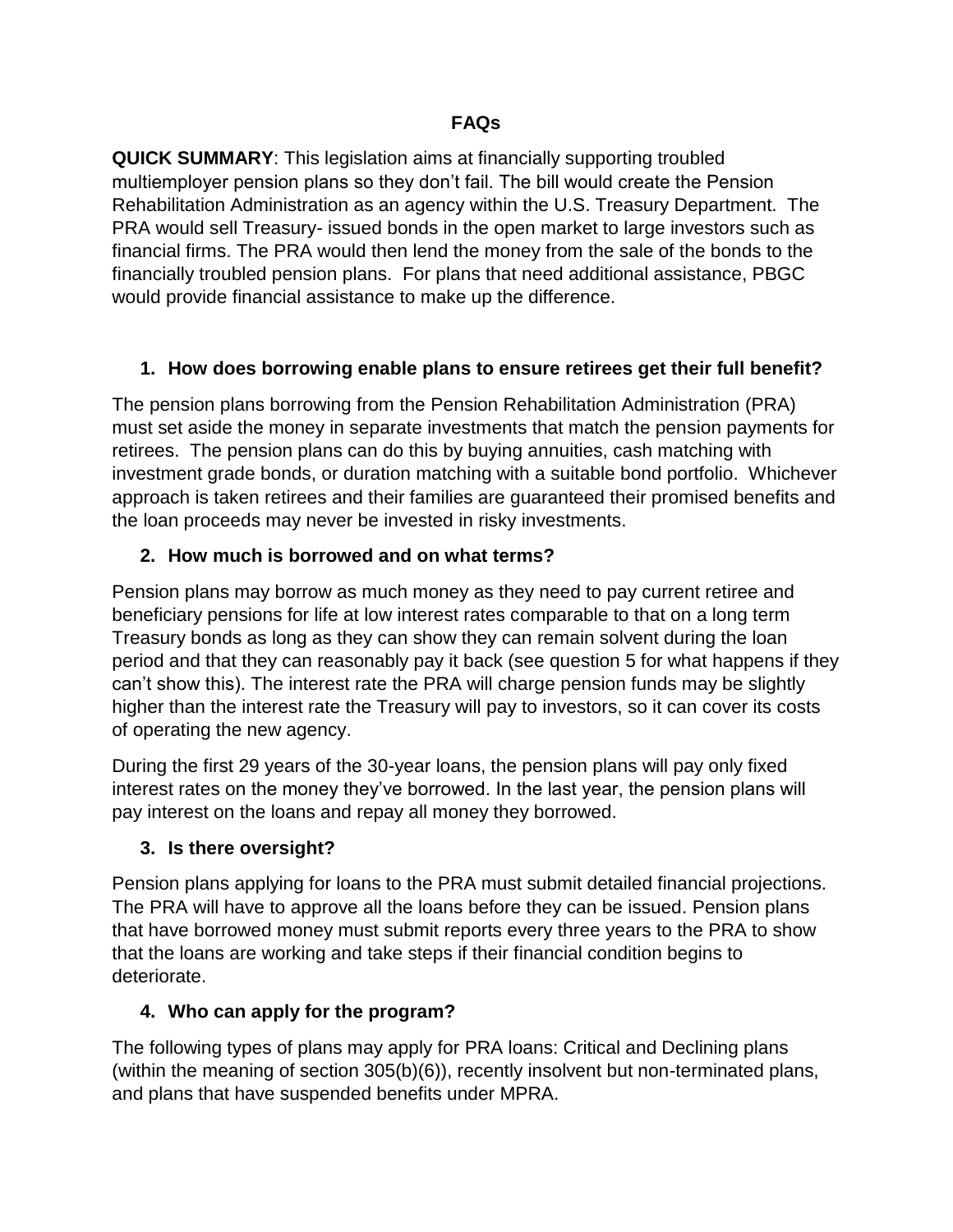# **5. Will this work for all troubled plans?**

The bill is meant to provide assistance to all plans covered by the program but the loans alone will not be sufficient to help all the financially troubled pension plans. Some plans will need additional help from the government. The bill proposes that the Pension Benefit Guaranty Corporation (PBGC) would provide that help and that would require Congress to provide funding to the PBGC. The PBGC would support part of the pension plans' payments for retired and terminated vested workers, up to its statutory guaranteed cap on benefits for deeply troubled plans.

# **6. When would a plan get PBGC assistance?**

When a plan is preparing their application for a PRA loan and has determined that it cannot maintain solvency with the loan alone, the plan would also apply to the PBGC for PBGC assistance. Plans cannot apply for PBGC assistance if they cannot demonstrate that they would need it in addition to a loan.

# **7. What happens to withdrawal liability?**

There are two considerations for withdrawal liability: first, how to calculate withdrawal liability as it relates to the annuity purchases for participants in pay status and, second, how new withdrawal liability requirements under the bill affect total withdrawal liability amounts.

While some plan annuity purchases are akin to a partial termination and, therefore, are excluded from liability calculations, this is not the case with annuities purchased under the provisions of this bill. A plan participating in the PRA loan program must still count the benefits covered by the annuity contracts (or, if greater, the remaining payments due on the loan) when determining an employer's withdrawal liability.

The bill also includes a new rule for calculating withdrawal liability. If an employer withdraws from the Plan during the term of the loan, withdrawal liability of that employer will be determined as if it were a mass withdrawal. Specifically, the plan must eliminate the 20-year cap on the number of withdrawal liability payments and require the withdrawing employer to pay its share of reallocation liability (see ERISA 4219(c)(1)(D)). Furthermore, PBGC single-employer plan termination actuarial assumptions must be used to value benefits when calculating withdrawal liability.

# **8. What happens if a plan cannot pay back the loan?**

If a plan has difficulty paying back its loan, the PRA must negotiate revised terms for repayment. These terms may include installment payments over a reasonable period and, if the PRA deems necessary to avoid any suspension of the accrued benefits of participants, forgiveness of a portion of the loan principal.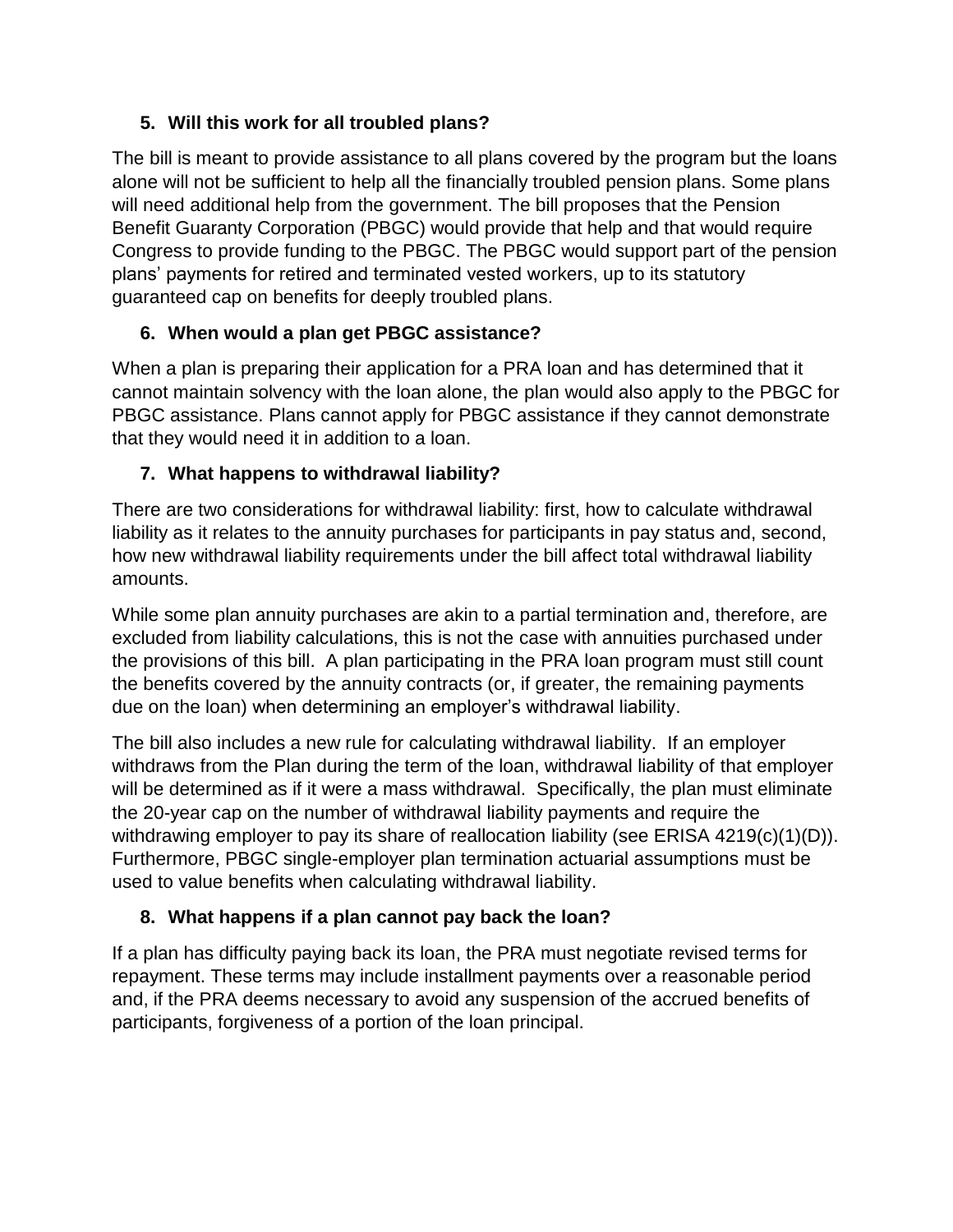# **9. What is the interest rate for the loan?**

Loans will need to be paid back at a rate equal to the rate for long term treasury bonds at the time the money was borrowed. Currently, long term Treasury bonds are trading at 3.05% as of March 2018.

# **10.What kind of annuity can be purchase?**

While we think it is important to give plans the flexibility to choose the best vehicle for them, and the kinds of annuity vehicles grows every day, plans should purchase annuities that function similar to a fixed income annuity—that is a fixed (as opposed to variable) annuity that provides fixed payments over the term.

# **11.What is a cash-matching portfolio?**

The bill permits plans to segregate PRA Loan proceeds into cash-matching portfolios. A cash matching investment portfolio allows an investor to invest in securities with a certain expected return so that the investor will be able to pay for future liabilities. Cash matching portfolios are often recommended for retirees living off the income they make from the portfolio because they guarantee stable continuous payments similar to a fixed income annuity.

# **12.What is the government guarantee of the loan?**

The loans are paid for with the proceeds from the sale of Treasury Bonds. The bonds will be backed by the full faith and credit of the United States. The PRA will not have trouble raising the money because investors want long term bonds that carry little risk.

# **13.Do retirees lose PBGC protection?**

No. The plan will still pay premiums to PBGC for all participants including retirees. And while the bill makes plan insolvency for non-terminated plans very difficult, if a plan were to go insolvent, PBGC would provide their guaranty for all participants in the plan.

# **14.How can the PBGC afford to provide financial assistance?**

PBGC would not be required to pay financial assistance from its normal funding source. Instead, the bill includes a provision to provide PBGC with appropriated funds equal to the amounts as may be necessary for each fiscal year to provide the financial assistance described in the bill.

# **15.What are the criteria for approval?**

To be approved for a PRA loan a plan must, at a minimum demonstrate that the loan will enable the plan to avoid (or emerge from) insolvency for at least the 30 year loan period and that the plan is reasonably expected to be able to pay benefits and the interest on the loan during such period and to accumulate sufficient funds to repay the principal when due. The PRA may request that the plan provide additional demonstrations prior to approval.